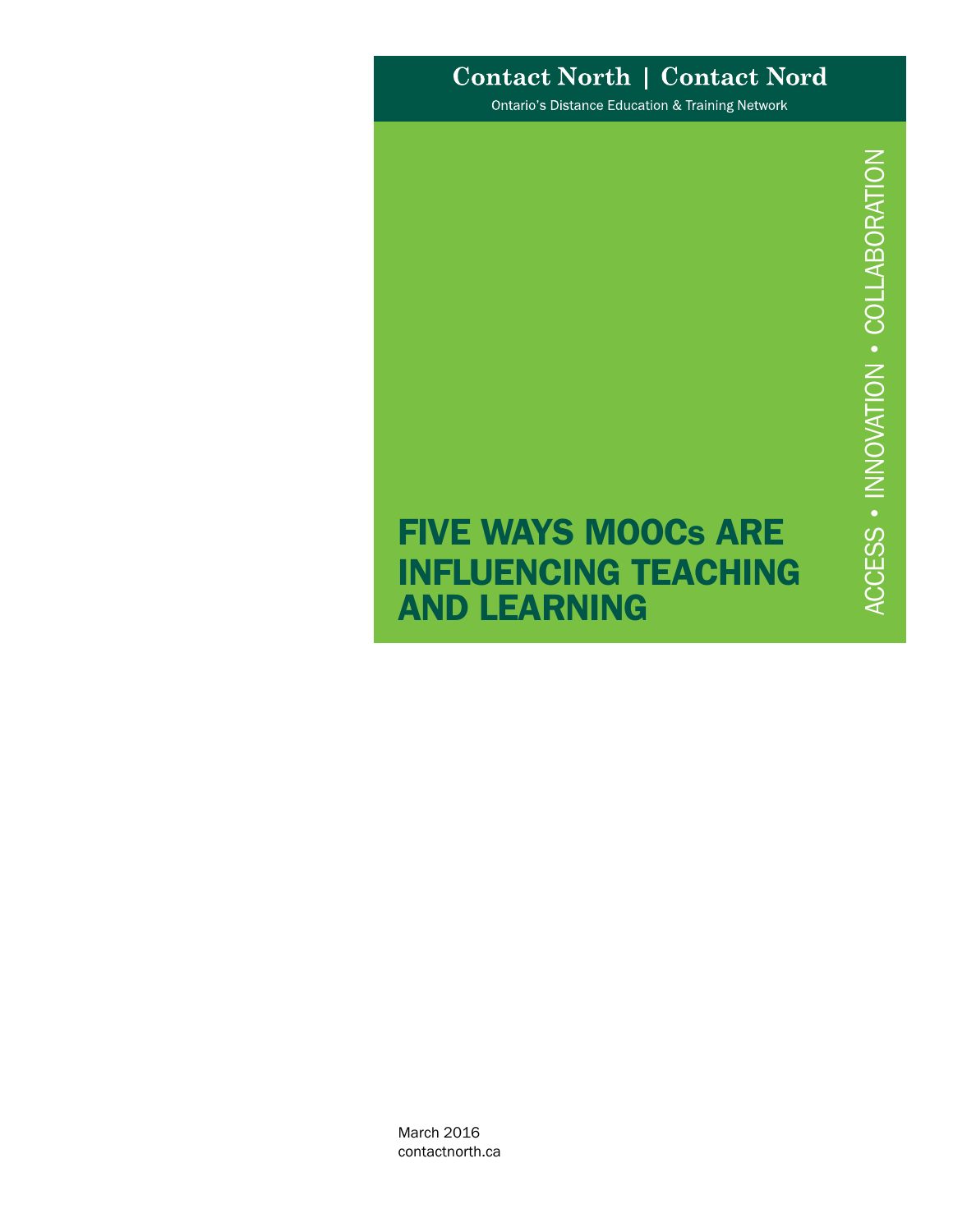#### TOWARDS A NEW PEDAGO G Y

# FIVE WAYS MOOCs ARE INFLUENCING TEACHING AND LEARNING

It is time to explore the extent to which MOOCs are enabling innovation, engagement and equity in higher education and to examine extent; have they inspired new approaches to teaching and learning across the gamut of activity in colleges, polytechnics and universities? It is also appropriate to look at the implications of MOOCs for public policy and the reform and continuing development of higher education.

George Siemens and Stephen Downes – Canadians then working at the University of Winnipeg – took the idea of an open and constructivist learning experience to scale when they offered the very first MOOC in 2008, the term MOOC having being first coined by David Cormier of the University of Prince Edward Island that same year. They, as are others, must now be surprised at the scale of MOOCs and their rapid development. Have MOOCs fulfilled the promise, as seen by Siemens and Downes, of changing not simply access to learning, but the experience of learning – something at the heart of the first MOOC?

This will be the focus of discussions at the 2017 World Conference of the International Council for Open and Distance Education (ICDE) that Contact North I Contact Nord is hosting in Toronto, Canada (October 17-19, 2017), focused on ONLINE, FLEXIBLE AND OPEN LEARNING: EXPANDING BOUNDARIES…TESTING LIMITS ([www.contactnorth.ca/icde2017\)](http://www.contactnorth.ca/icde2017) - pushing the boundaries. In adition to exploring the teaching and learning implications of MOOCs and other approaches to online, flexible and open learning, there will also need to be a focus on equity and the impact of MOOC-like developments on sustainable development.

A recent study of those taking MOOCs by researchers from Harvard and MIT, reported in Science, <sup>1</sup> suggests the profile of successful MOOC graduates closely resembles that of many current participants in higher education and is not leading to greater equity in terms of educational outcomes. While there are extraordinarily talented students from all backgrounds who succeed in MOOCs, those from more affluent and better-educated neighbourhoods are more likely to enrol and succeed in these courses. Moreover, the relationship between socioeconomic resources and course success is strongest among teens and college-aged students, exactly the ages where we might hope that online courses could provide a new entry point into higher education 2. While MOOCs have increased access and can be very valuable for informal learning, formal outcomes – the kind of outcomes employers are looking for - are still in line with the outcomes from more traditional education.

#### About MOOCs

More people signed up for MOOCs in 2015 than in the previous three years combined. In total, some 35 million registered for a MOOC, with *Coursera* (<https://www.coursera.org/>) securing 7 million new registrations in 2015, with this company now occupying some 50% of the MOOC market. *FutureLearn* (<https://www.futurelearn.com/>) is now the third largest MOOC provider - they secured growth of 275% in 2015. Around 1,800 new courses were announced in 2015, taking the total number of courses announced since the inception of MOOCs to 4,200 3. Over 500 universities and colleges around the world, not to mention other organizations, are now offering MOOCs. *edX* has more than 90 global partners, including the world's leading universities, not for profits and

<sup>1</sup> See <http://science.sciencemag.org/content/350/6265/1245>

<sup>2</sup> [http://ww2.kqed.org/mindshift/2015/12/14/what-achieving-digital-equity-using-online-courses](http://ww2.kqed.org/mindshift/2015/12/14/what-achieving-digital-equity-using-online-courses-could-look-like/)[could-look-like/](http://ww2.kqed.org/mindshift/2015/12/14/what-achieving-digital-equity-using-online-courses-could-look-like/)

<sup>3</sup> Based on data available at By the Numbers: MOOCs in 2015.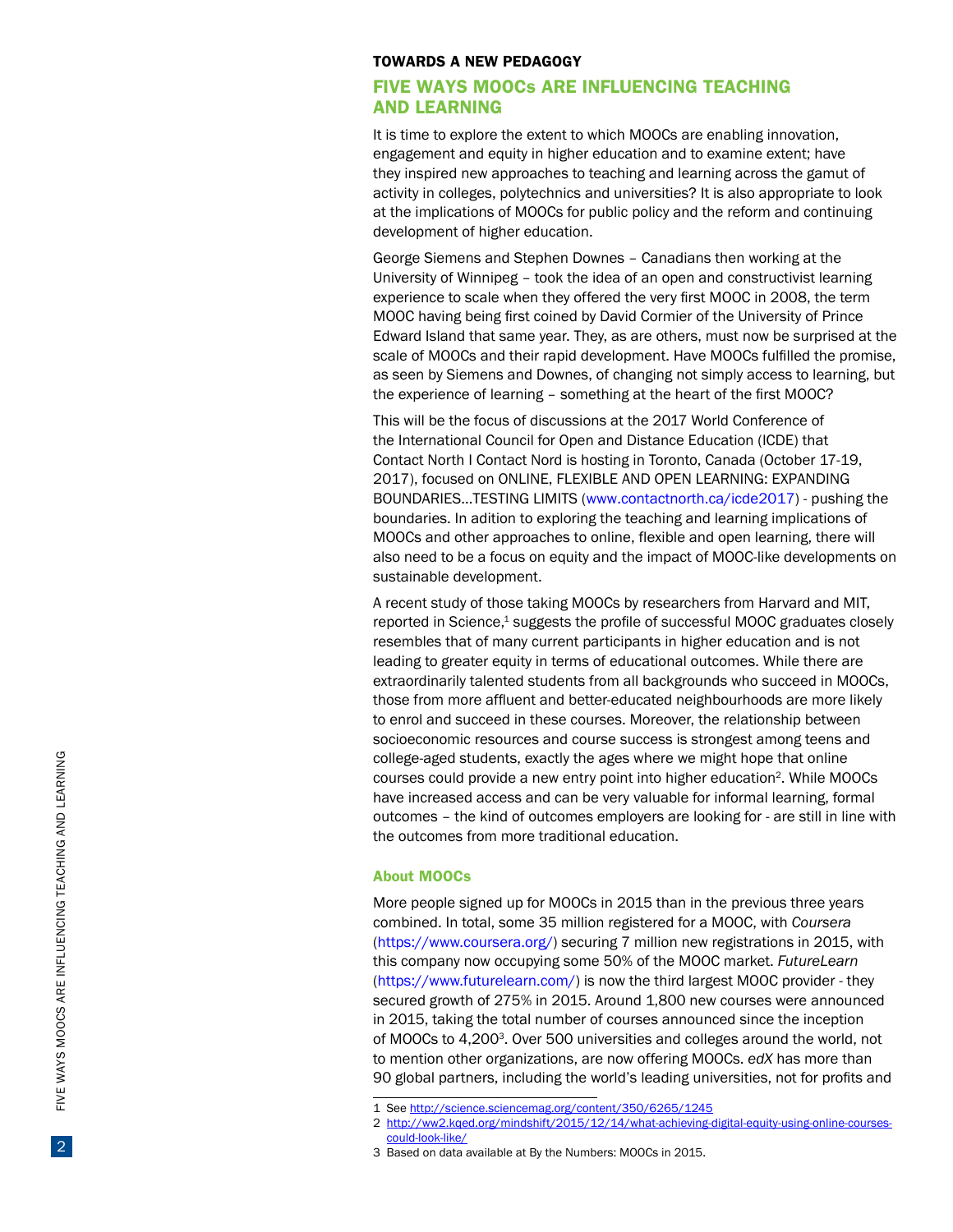institutions as members (<https://www.edx.org/>).

It is time for us to stop focusing on online learning as something we need to justify, though it is clear that a significant number of faculty in universities and colleges remain unconvinced. There is a substantial body of evidence showing that there are no significant differences in learning outcomes between online and face-to-face learners<sup>4</sup>.

It is also time to stop seeing MOOCs as the vehicle by which higher education in the developed world will be transformed and redesigned. While MOOCs may eventually be disruptive, especially now that MOOC providers have recognized that learners are seeking credit and credentials (hence the development of specializations, nanodegrees, and XSeries credentials by the major providers), conventional public universities and colleges are not yet transforming and changing their business models largely because of the way in which public funding, public policy and public systems work. There is clear pressure to change, but "transformation" is not a word with a high degree of currency in public policymaking circles.

What we should focus on is how MOOCs are supporting new developments in teaching and learning. Their impact on pedagogy is more important, at least at this time, than their potential impact on public education systems.

#### MOOCs and Pedagogy

There are five ways in which MOOCs are currently having an impact on teaching and learning:

- 1. Encouraging and enabling unbundling the separation of design, development, deployment, delivery and support for learning.
- 2. Changing the nature of credit granting and credentials.
- 3. Supporting and accelerating the development of blended learning.
- 4. Supporting the development of learning portfolios.
- 5. Demonstrating the power of learning communities and peer tutoring.

MOOCs showcase the developments which online learning and other innovations have been encouraging for some time: they are not so much initiating these developments as acting as an accelerant for them.

#### Unbundling

"Unbundling" refers to the separation of the components of the learning and credentialing process. Who designs and develops programs and courses will not be the same as the group which then delivers these programs and courses. Who assesses learning and skills will be different from who delivers learning. Who provides credentials will differ from who assesses learning and skills. Learners will be able to "mix and match" the providers of content, the mentoring and coaching for mastery and then undertake assessment in dedicated assessment centres so as to secure recognition by professional bodies, credit coordinating agencies, universities and colleges. Given that quality no longer relates to "residency" (in Canada, 50% or more of a learner's learning must take place at a given institution for that institution to provide degrees, diplomas or certificates) but to competencies and mastery, unbundling is the key to personalized learning routes and differentiation of providers.

Elements of unbundling are already occurring:

• Course development separate from delivery: MOOCs and open education resources make content freely available for learners to use to develop

<sup>4</sup> See [No Significant Difference](http://www.nosignificantdifference.org/) provides the evidence base for verification of this claim.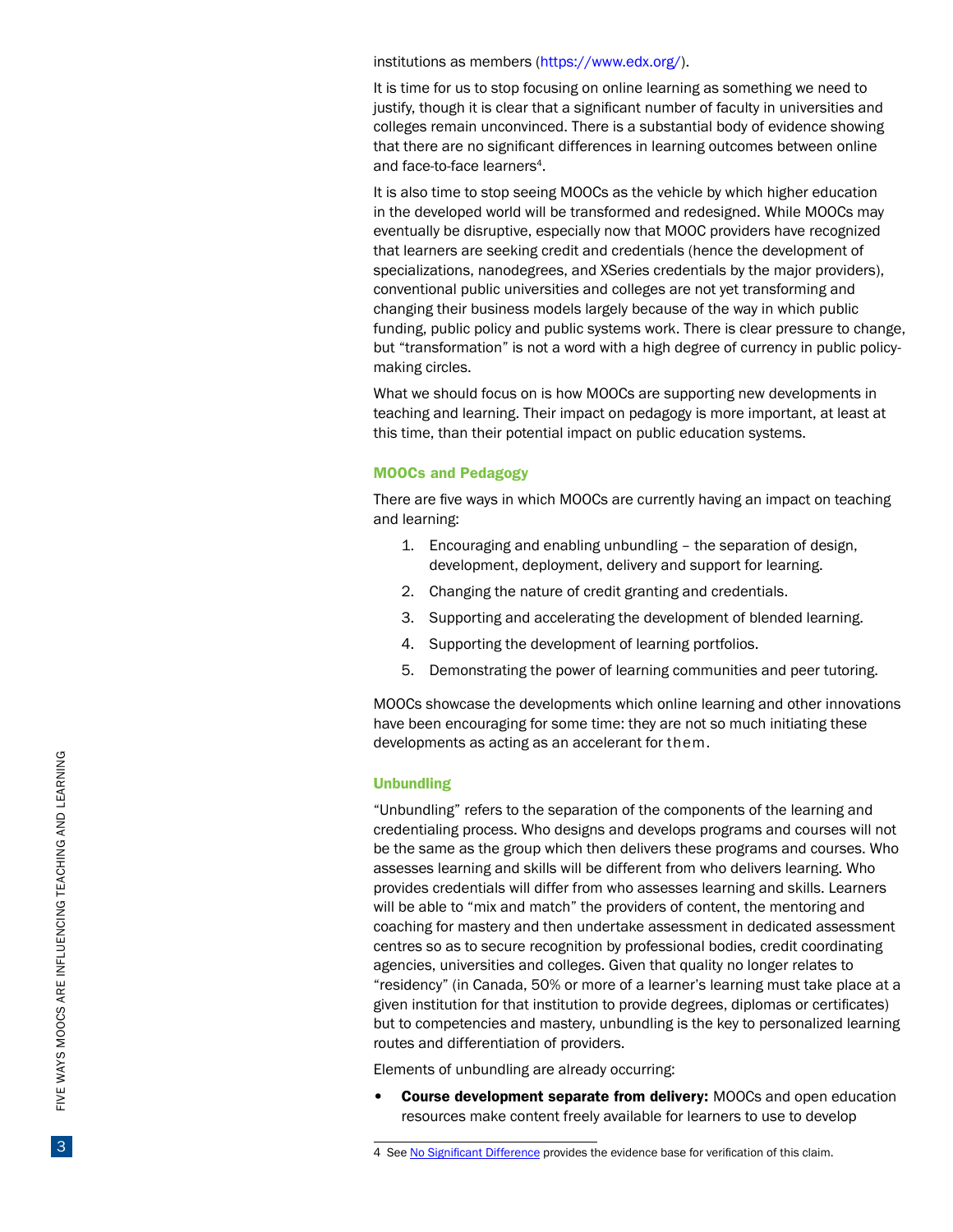knowledge, skill and competencies. Most large online learning institutions (e.g. Open University UK, Athabasca University, Thompson Rivers University, Western Governors University US, Indira Gandhi University, India) use course development teams, which then may not teach the courses they developed. MOOC providers are investing in instructional design and development so as to improve the efficacy and quality of the learning experience for learners, showcasing the difference design can make to the quality of learning. By doing so, they are showing faculty and students what a high quality course can look like.

- Delivery Separate from Course Development. The development of an adjunct faculty, peer support and tutoring and other systems of support provides for models in which a standard course is delivered in multiple sites to a very large number of learners (the largest MOOC in 2015 had some 440,000 learners <sup>5</sup>) by qualified individuals who did not develop that course. This is how all of the dedicated online distance learning institutions have achieved scale and how programs and courses could follow suit. MOOCs have shown how scale can be achieved.
- Assessment Separate from Delivery. The MOOC developments in Malaysia are important in terms of this component of unbundling. In Malaysia, 20 public universities developed a set of MOOCs (64 so far with more to come), which are fully integrated into their on-campus program offerings. Anyone can take a MOOC and then asked to be assessed on admission to the university they have chosen for their program studies. Malaysia is the first country in the world to implement a nationwide strategy that integrates MOOCs with on-campus classes 6. Some professions (e.g. nursing) and other occupations (e.g. Power Engineers in the UK) already undertake assessment independent of the learning providers and assessment processes of institutions. The growth of competency-based certification is now being accelerated by the development of micro-credentials, nano-degrees, badges and other forms of skill and competency recognition. Skills assessment centres in Australia cover a range of different professions and trades. Western Governors University is based on this construct of outcomes-based assessment of learning - it is how they award degrees<sup>7</sup>.
- Certification Separate from Assessment. Some qualifications use credit coordination as the basis for the award of a degree or diploma. Athabasca University's Bachelor of General Studies <sup>8</sup> is one such degree, but other similar prior learning and competency-based qualifications are available around the world. Western Governors University is based on this construct of outcomes-based assessment of learning – it is also how they award degrees 9. There are emerging collaborative programs between a variety of institutions – up to five collaborating partners – where the learner completes their competency journey and then chooses which institution is the primary provider of their qualification.

A key component of unbundling, which MOOCs can be seen to be actively promoting, is the effective use of peer coaching and assessment. A typical MOOC's use of peer assessment involves: (a) the use of common rubrics; (b) the random distribution of learner's work to peer raters and assessors; (c) written<br>
5 Understanding IELTS: Techniques for English Language Tests course, taught by the British Council.

- 
- 6 The government aims to teach 15 per cent of all public university courses online as MOOCs by the end of 2016, increasing to 30 per cent by the year 2020.

<sup>7</sup>  For a description of the work of WGU, see [http://teachonline.ca/sites/default/files/contactNorth/](http://teachonline.ca/sites/default/files/contactNorth/files/pdf/publications/wgu.pdf) [files/pdf/publications/wgu.pdf](http://teachonline.ca/sites/default/files/contactNorth/files/pdf/publications/wgu.pdf)

<sup>8</sup> For details of this degree see http://calendar.athabascau.ca/undergrad/current/page03\_07.php

<sup>9</sup>  For a description of the work of WGU, see [http://teachonline.ca/sites/default/files/contactNorth/](http://teachonline.ca/sites/default/files/contactNorth/files/pdf/publications/wgu.pdf) [files/pdf/publications/wgu.pdf](http://teachonline.ca/sites/default/files/contactNorth/files/pdf/publications/wgu.pdf)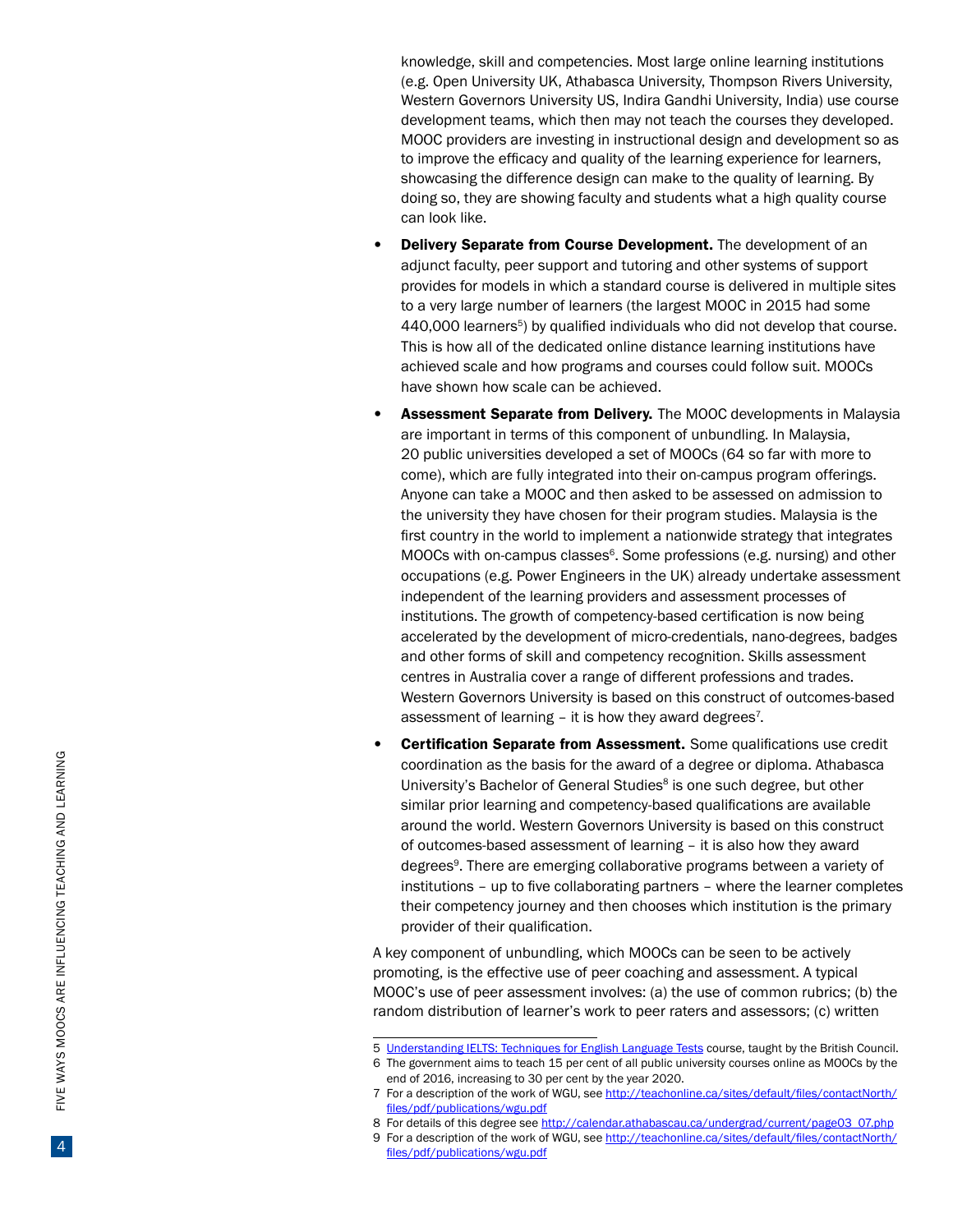feedback and comments on each work assessed – what is often called "coaching through the script"; and d) peer ratings and an indication of how this rating "sits" (average or median) with all ratings provided to all learners. Some have suggested a range of modifications to this work (Suen,  $2013$ )<sup>10</sup>, including a Calibrated Peer Review™ system<sup>11</sup>. While it is currently the case that those MOOCs which make the most extensive use of peer review and assessment have the lowest completion rates (Suen, 2013), the extensive use of these methods is triggering interesting developments of peer-based coaching and mentoring and peer assessment in post-secondary education generally (Lawrence and Zollinger, 2015)<sup>12</sup>.

The emergence of unbundling is not due entirely to MOOCs – it has been taking place for many years. But MOOCs are accelerating the process of unbundling and are showcasing the power of scale. Given that many colleges and universities are struggling financially<sup>13</sup>, including dedicated distance teaching institutions<sup>14</sup>, getting to scale is an attractive proposition if revenue can be attached to the large learner numbers. Micro credentials and assessment seem to provide a route to leverage MOOCs for institutional development.

One observation rarely made with respect to unbundling is that these developments accelerate innovation for each "bundle" of activity – design, development, deployment, delivery, assessment, and credentials. Rather than having to create a comprehensive system level innovation, breakthroughs and disruption can occur at the level of one or more components of this system.

## Changing the Nature of Credit Granting and Credentials

There are two kinds of assessment involved in any course experience. Assessment *for* learning focusing on whether or not the learner is making progress and mastering the knowledge, skills and competencies they need so as to benefit from their learning. Assessment *of* learning is a way of testing what the learner knows in order to finalize their learning experience and, in many cases, award credit.

What MOOCs have identified is that not all learners are interested in the assessment *of* learning – summative assessment and only a small percentage are interested in assessment *for* learning. Some learners just want access to quality, intentionally designed and credible learning resources.

Indeed, we need to start thinking about the different needs of different learners in the world, which demands that all of us be life-long learners. The following four kinds of learners have very different needs from the learning we provide, as the table seeks to show:

We can take this understanding of different learners and their needs a step further, seeking to elaborate what we understand to be the implications of their needs.

<sup>10</sup> Suen, H.K. (2013) Peer Assessment in MOOCs. Educause. See https://net.educause.edu/ir/ library/pdf/ELI139\_OL14.pdf

<sup>11</sup> Developed by the University of California, see http://cpr.molsci.ucla.edu/Home.aspx

<sup>12</sup> Lawrence, J., & Zollinger, S. W. (2015). Assessment Matters: Enriching Design Education Through Online Peer Critique. *The Journal of Effective Teaching* , *15*(2), 78-86.

<sup>13</sup> Moody's Investors Service, which rates over 500 universities in the U.S., including 230 four-year public schools and close to 275 private colleges and universities, found that public institutions have a total of \$125 billion in outstanding debt. Private college/university debt stands at \$85 billion. Moody's is also forecasting that operating revenue growth will slow below 3%, at the same time that expenses are expected to increase at around 7%. Although state government funding is growing modestly, it is still below pre-recession levels and now comes with a lot of strings attached.

<sup>14</sup> Athabasca University (Canada) and the UK Open University are both experiencing financial difficulties, in part because of a reduction in the buying power of operating funds provided by government but mainly from shifts in the pattern of student registrations.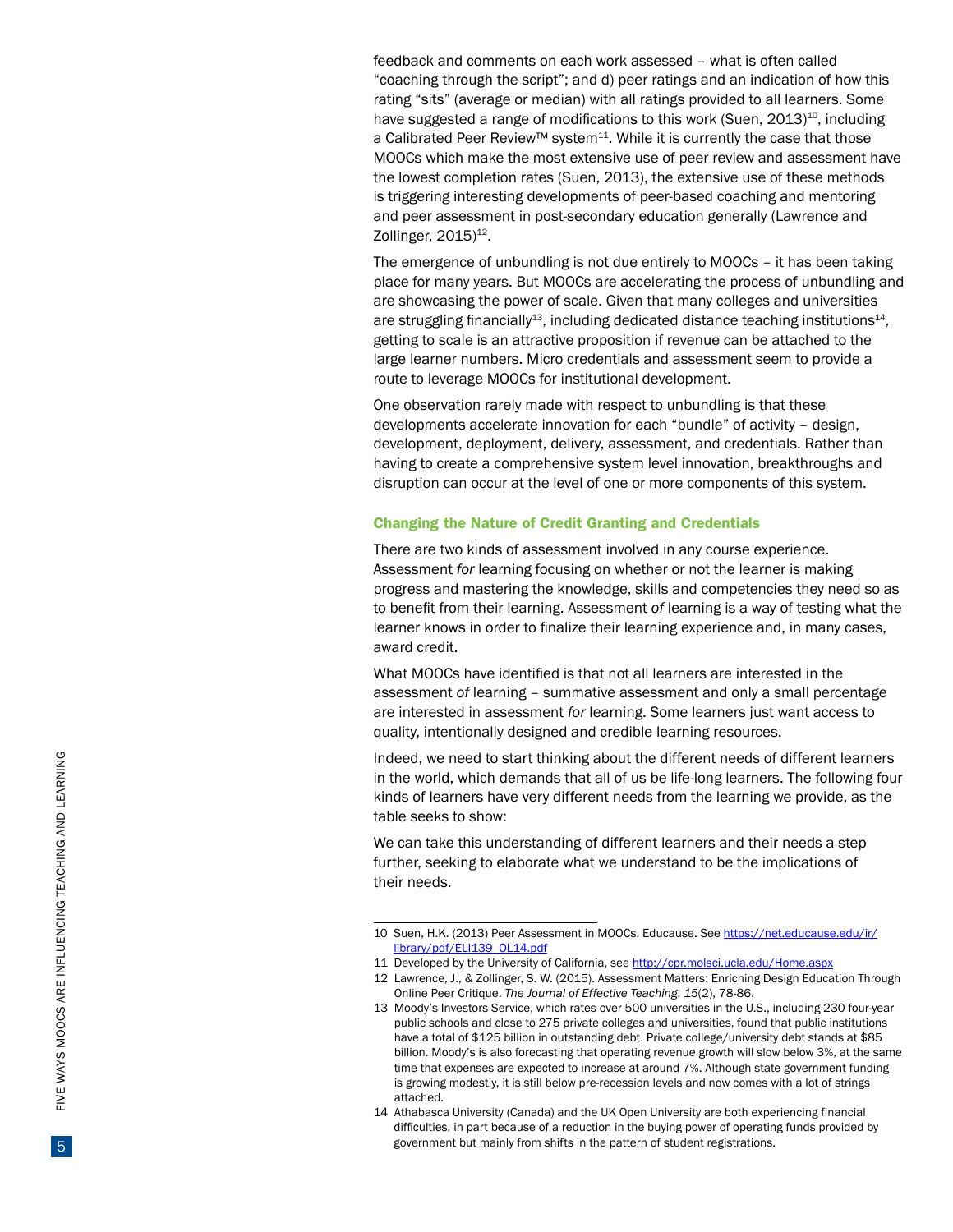| <b>Continuing Learners</b>   | Communities of practice supported by intense<br>٠<br>workshops, online courses, short courses,<br>project-based learning             |
|------------------------------|--------------------------------------------------------------------------------------------------------------------------------------|
|                              | CPD a requirement for many professions / jobs -<br>٠<br>e-portfolios track activity                                                  |
|                              | Nano-credentials, badges and certificates of<br>٠<br>competence/completion                                                           |
| <b>Concentrated Learners</b> | Looking for fast track qualifications, earned<br>٠<br>through flexible approaches to learning                                        |
|                              | Learner mobility key to this work - both within a<br>province, between provinces and globally                                        |
|                              | Intensive growth of PLAR, WBL accreditation and<br>٠<br>other forms of assessment                                                    |
|                              | More adaptive learning to personalize<br>٠<br>the experience                                                                         |
|                              | Faculty become mentors, coaches and guides,<br>٠<br>not instructors, as a result of high quality access<br>to OER programs / courses |
|                              | Shorter degree and credential programs<br>٠                                                                                          |
|                              | Anytime, anywhere assessment for credit<br>٠                                                                                         |
| <b>Committed Learners</b>    | Varied programs and access, but focus is not on<br>٠<br>time in class or time served, but competencies<br>and outcomes               |
|                              | Assessment centres key to understanding<br>٠<br>whether an individual has or has not mastered<br>the skills / competencies required  |
|                              | Badges, certificates and other forms<br>of recognition                                                                               |
|                              | Strong links to employer expectations and skill<br>requirements - joint assessment between<br>learning providers and employers       |
| <b>Casual Learners</b>       | 365 days a year admission to short, medium<br>٠<br>and long courses                                                                  |
|                              | OER and self-managed learning<br>٠                                                                                                   |
|                              | Peer networks for peer support - leveraging<br>٠<br>social media and collaborative software                                          |
|                              | Access to coaching / mentoring for a fee                                                                                             |
|                              | Significant use of learning applications and<br>short, intense learning                                                              |

*Table 1: Different Learning Agendas for Different Types of Learners*

Each of these four kinds of learners is seeking different kinds of learning experiences and different kinds of assessment and recognition. Each requires different kinds of support and service.

This is what the major MOOC providers (and others) have started to realize. There are now 109 credentials (83 specializations, 13 X-Series MOOCs, 12 nanodegrees and 1 HBX Core), which would be attractive to some categories of learners. There are also a growing number of colleges and universities which will undertake proctored examinations for MOOC completers, which converts MOOC learning to formal credit. Arizona State, the University of Illinois – Urbana-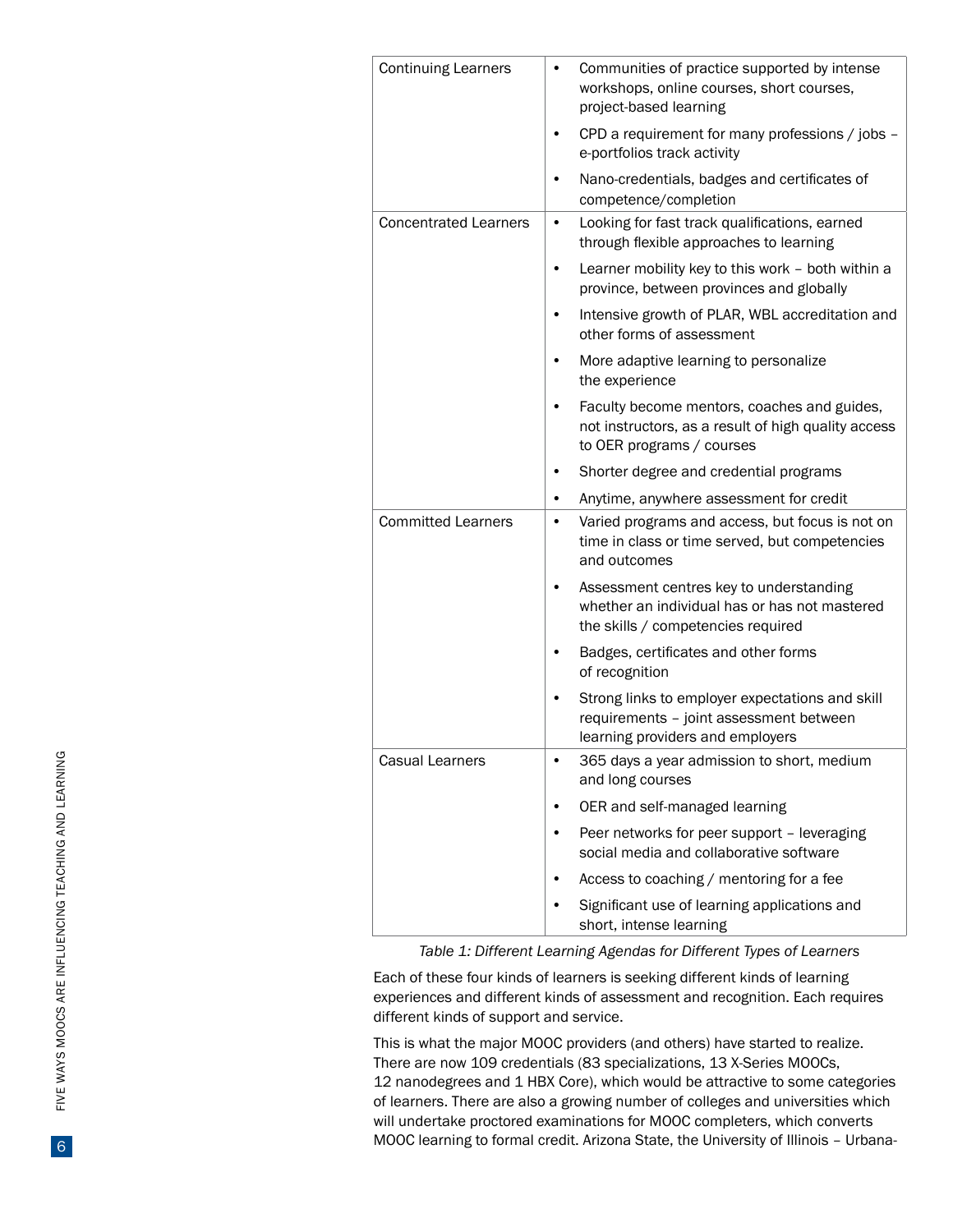Champaign, Excelsior College, Georgia State University, the University of Alberta (Canada) and several others are all making this option available.

MIT now permits students to obtain 50% of their program in supply chain management through MOOCs with assessment, provided they take the remaining 50% on campus. Georgia Tech has a full master's program in computer science that can be taken entirely by MOOCs. This program is not open to anyone — students must go through Georgia Tech's application process and pay to enrol — but this MOOC-based master's degree is a game changer.

Another game changer would be the successful launch of a global transfer credit system for MOOCs. This is something under active discussion by Delft University of Technology, Swiss Federal Institute of Technology in Lausanne ([EPFL\)](https://www.epfl.ch/), the Australian National University, the University of Queensland, the University of British Columbia and Boston University15 *.* 

These new ways of offering credit are enabling greater access, increased learner mobility and greater flexibility for learners in securing the credentials they may need for employment and socio-economic mobility.

But there is more. Quickly developing is a new set of credentials to recognize knowledge, competency and skills. From badges which use the Mozilla open technical standards, specializations, nanodegrees, XSeries and HBXCore. Learners have more options and choices about how they demonstrate mastery.

Let us understand these new kinds of credential opportunities.

- Badges: Launched in 2011 using an open architecture and standards, badges have been slowly gathering pace since. They are based on an agreed competency specification and process of assessment. Once a person masters a competency and has been assessed and successful, a badge showing their mastery is placed in their portable e-portfolio. Learners can make their portfolio available for review by prospective or current employers or educational providers. While some are trying to commercialize this development $16$ , most are seeking to leverage these developments to advance competency-based learning and credentials. More than 14,000 independent organizations are already issuing badges to document formal and informal learning and workplace training, providing more ways for learners and workers to get verifiable recognition that can lead to increased access to opportunities for further education and career success. The McArthur Foundation is supporting a network of such organizations – the Badge Alliance $17$  – to leverage and accelerate these developments. Badges are now being offered through MOOCs by George Washington University and others.
- Specializations: Coursera began specializations in 2014 and now has some 83 specializations. They consist of a group of related courses designed to help learners deepen expertise in a subject. According to Coursera, 1.5 million Coursera learners have signed up for courses that are part of specialization. To earn a specialization, learners need to achieve a verified certificate in every course that is part of a specialization. The final step is a capstone project – a project that demonstrates the knowledge acquired during the specialization. The cost of a specialization lies in the range of \$150 – \$500US. An example would be the Methods and Statistics in Social Sciences specialization developed by the University of Amsterdam, which comprises four courses and a capstone project.

<sup>15</sup> Reported in Times Higher Education Supplement, January 4<sup>th</sup> 2016 [https://www.](https://www.timeshighereducation.com/news/moocs-international-credit-transfer-system-edges-closer) [timeshighereducation.com/news/moocs-international-credit-transfer-system-edges-closer](https://www.timeshighereducation.com/news/moocs-international-credit-transfer-system-edges-closer)

<sup>16</sup>  Pearson has launched an e-portfolio called Acclaim from which it is not possible to export badges once deposited. A critical review is available here: http://dougbelshaw.com/blog/2016/02/11/ pearson-open-badges/

<sup>17</sup> See <http://www.badgealliance.org/>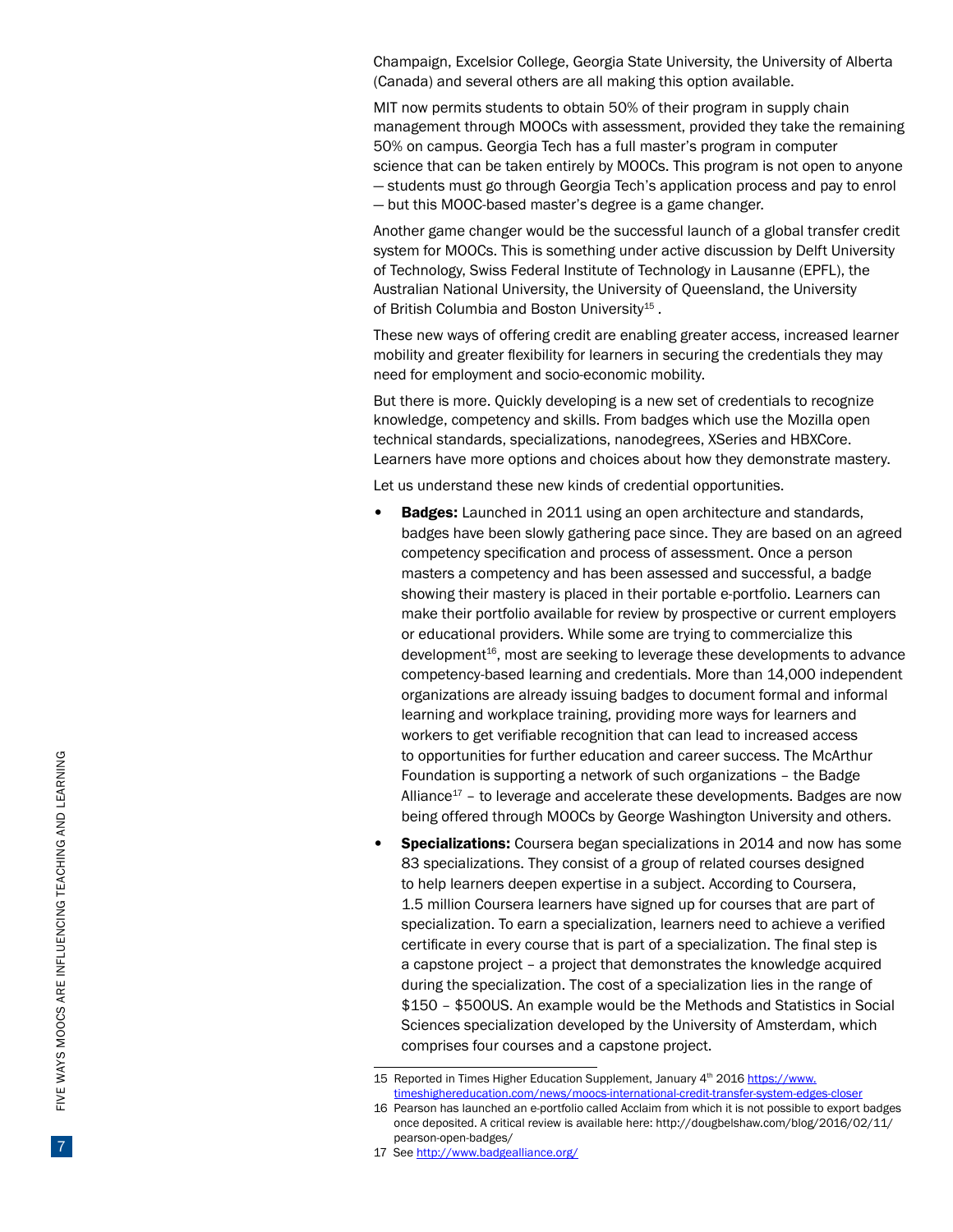- Nanodegrees: Udacity began offering nanodegrees in partnership with companies and major employers in June 2014, partnering with companies such as Google, AT&T, Tata and others to create custom MOOCs which meet the competency and skill needs of these employers. All of the nanodegrees are in ICT at this time, but there is nothing preventing these being offered in a range of other subjects. Some of these nanodegrees come with job guarantees.
- **XSeries MOOC:** Launched by MIT through edX in 2013, each XSeries will cover content equivalent to two to four traditional residential courses and take between six months and two years to complete. In a break from previous offerings, the XSeries sequences are composed of shorter, more targeted modules without one-to-one residential course equivalents. These programs will offer certificates of achievement but not academic credit. Many have been developed for specific industrial needs (e.g. supply chain management), but are not linked to particular companies.
- **HBX Core:** This is the Harvard Business School offering a credential of readiness (CORE). Irrespective of the background of the learner, all will take three modules: Business Analytics, Economics for Managers, and Financial Accounting. The aim is to enable basic competency across these three components of business practice. HBX Core takes ten weeks of study, costs \$1,800US (\$3,600 if credit is required – eight university credits are available).

We can expect to see more credentials and platforms linking badges, nanodegrees and other forms of recognition of learning through e-portfolios (see below). As competency-based learning gathers pace; as more employers look less at degrees; as statements and demonstrations of competency are looked for; these forms of recognition for learning will grow in scope, quality and relevance.

What has not yet happened, but will need to happen, is the needed renaissance in assessment (Hill and Barber, 2014)<sup>18</sup>. Rich assessments, based on demonstrating understanding, showing skills in action through simulation or immersive challenges, will be needed to further refine the move towards a more holistic form of skills assessment.

#### Supporting the Development of Blended Learning

Paul Stacey (2013)<sup>19</sup> offers an insightful overview of the pedagogy of different kinds of MOOC offerings. He contrasts the early connectivist cMOOCs, which focused less on knowledge transfer and more on the co-creation of knowledge and community-based learning, with the massification MOOCs which, in his view, took a step backwards pedagogically and focused more on getting knowledge to as many people as possible. He suggests that edX and Udacity, for example, have not used our rich understanding of learning as a process, but have merely replicated what happens in classrooms in an online environment; in other words, old wine in a new bottle. He supports Terry Anderson's view that xMOOCs – the name given to massification MOOCs – are essentially objectivist and behaviourist in their approaches to learning and lack any sense of "presence" from either the person or the professor or the persons of learners. Most MOOCs do not foster relationship building and it is, in Stacey's view, relationships which form the basis for learning.

<sup>18</sup> Hill, P. and Barber, M. (2014) Preparing for A New Renaissance in Assessment. See [https://](https://research.pearson.com/articles/preparing-for-a-renaissanceinassessment.html) [research.pearson.com/articles/preparing-for-a-renaissanceinassessment.html](https://research.pearson.com/articles/preparing-for-a-renaissanceinassessment.html)

<sup>19</sup> Stacey, P. (2013) The Pedagogy of Moocs. Presentation at the University of Cape Town, 17<sup>th</sup> October 2013. Available at [http://www.slideshare.net/Paul\\_Stacey/uct-pedagogyof](http://www.slideshare.net/Paul_Stacey/uct-pedagogyof-moocs?qid=52ce1e2b-bad9-4d6f-9918-bd22dcdadc2c&v=&b=&from_search=1)[moocs?qid=52ce1e2b-bad9-4d6f-9918-bd22dcdadc2c&v=&b=&from\\_search=1](http://www.slideshare.net/Paul_Stacey/uct-pedagogyof-moocs?qid=52ce1e2b-bad9-4d6f-9918-bd22dcdadc2c&v=&b=&from_search=1)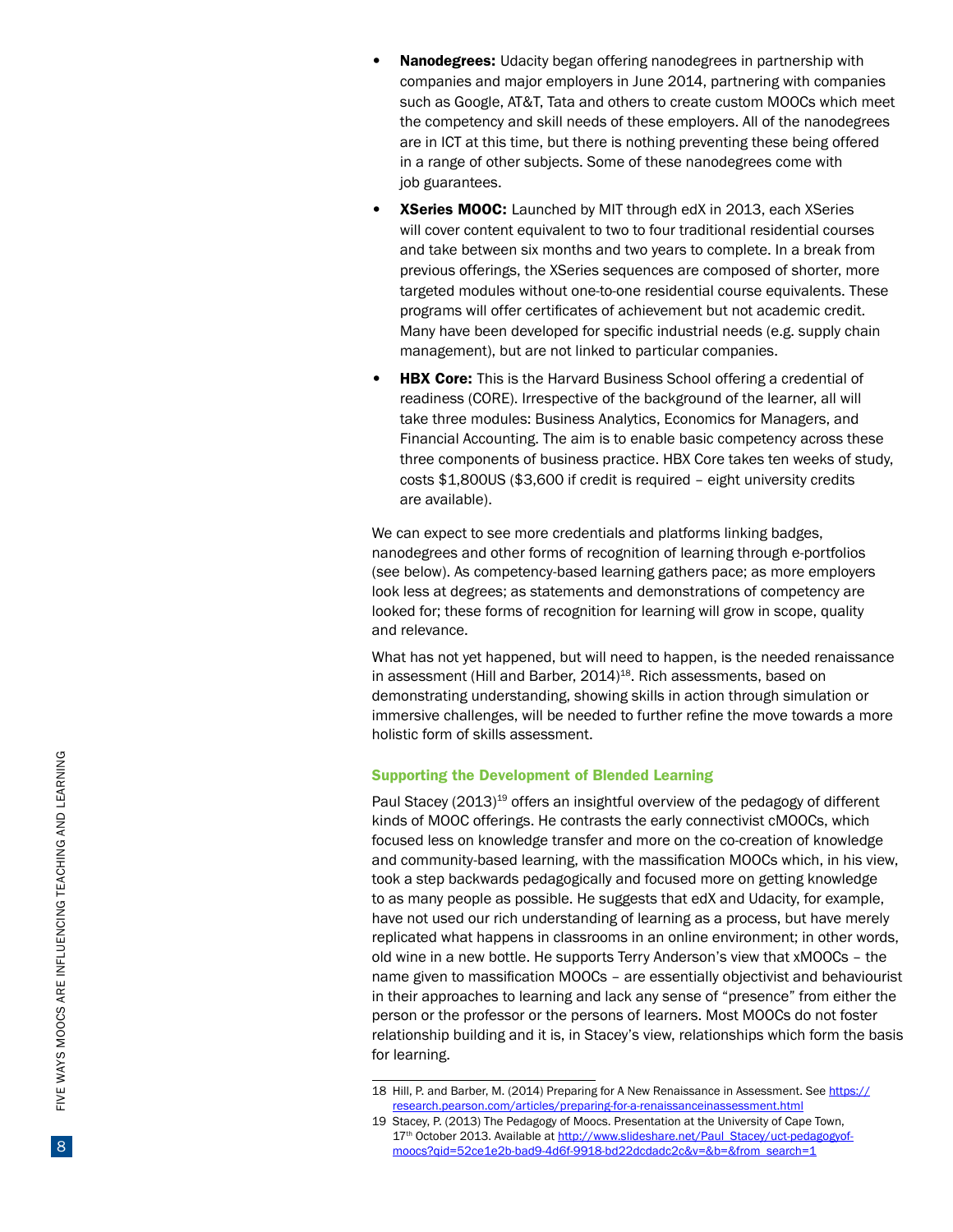Yet many who teach in higher education have seen MOOCs as opening up the pedagogy of the classroom. The extensive use of short video sequences, of simulation, or modular approaches to learning, of peer coaching, of intense quizzes are all helping instructors teaching in more traditional settings develop a new confidence in experimenting with new approaches to classroom teaching. Just as one impact of the Open University in the UK was to raise the bar in terms of the quality of learning materials in higher education.

In particular, the approach in some courses offered by FutureLearn appears to embrace elements of the cMOOC, even though they are being offered on a large scale. This is the basis of an important presentation by Rebecca Sharples and Mike Ferguson (2014)<sup>20</sup>, which points to a MOOC-based participatory learning design. Some courses offered by FutureLearn are based on four key pedagogic frameworks: (a) learning as conversation (based on Gordon Pask, Diana Laurillard's work); (b) visible learning (based on John Hattie's work); (c) narrative learning; and (d) social network learning. For many who teach in traditional environments, these approaches demonstrated by example in the MOOCs which use these methods, have enabled them to see and engage in a new form of learning design and has supported their own risk taking.

Blended learning is the new normal in higher education. It represents a willingness to explore new approaches to teaching and learning, leverage open education resources and seek to foster new kinds of learner engagement. A frequent request from faculty, especially new faculty, is to "show me" how this works in the subjects they teach. Some MOOCs are meeting this need.

#### Supporting the Development of E-Portfolios

Learner mobility is a major tenet of public policy and is fast emerging as a key issue for the future of higher education. With a growing number of trans-national qualification agreements (e.g. EQF, South African Development Community Qualifications Framework, Transnational Qualifications Framework of the Small States of the Commonwealth, Caribbean Qualifications Framework, Association of South Asian Nations Framework Agreement)<sup>21</sup>, many of which are now reciprocal, learners have greater mobility now than they have ever had. Further, national and regional systems of credit transfer, work-based learning accreditation and prior learning assessment and recognition (PLAR) are all making the life of registrars more difficult. Securing transcripts, interpreting transcripts, assessing equivalencies, valuing credit and credentials is now a complex task.

The idea of the ePortfolio is not new; the first examples began to emerge in the mid 1990s. What is new is their more extensive use. In November 2015, for example, Cal State rolled out a [massive initiative](https://campustechnology.com/articles/2015/10/19/california-state-university-system-makes-e-portfolios-available-to-all-students-and-alumni.aspx) to make ePortfolios available to more than 3 million students and alumni. Also last month in the US, 80 of the country's most selective institutions — including the Ivy League schools, Stanford, University of Chicago, Amherst, Swarthmore and Williams — announced a plan to offer free ePortfolios to high school students so that they can begin tracking their skills, achievements and work and engage in reflective learning. It is estimated that, worldwide, over 30 million students now maintain an e-portfolio.

Learners enrolled in MOOCs can and have increased the value of their learning experience by using an ePortfolio. ePortfolio accounts are available for individuals anywhere; the ePortfolio providers host the functionality and data on their own servers. Many ePortfolio providers also offer simple ways of

<sup>20</sup>  Ferguson, M. and Sharples, M. (2014) Innovative Pedagogy at Massive Scale – Teaching and Learning in MOOCs. ECTEL 2014 Presentation, Graz, Austria. Available at http://www. slideshare.net/sharplem/innovative-pedagogy-at-scale-ectel?qid=cfa17384-bf1f-45b1-94ac-6ceffa9a705f&v=&b=&from\_search=7

<sup>21</sup> For a review and analysis, see http://www.etf.europa.eu/webatt.nsf/0/720E67F5F1CC3E1DC12 5791A0038E688/\$file/Transnational%20qualifications%20frameworks.pdf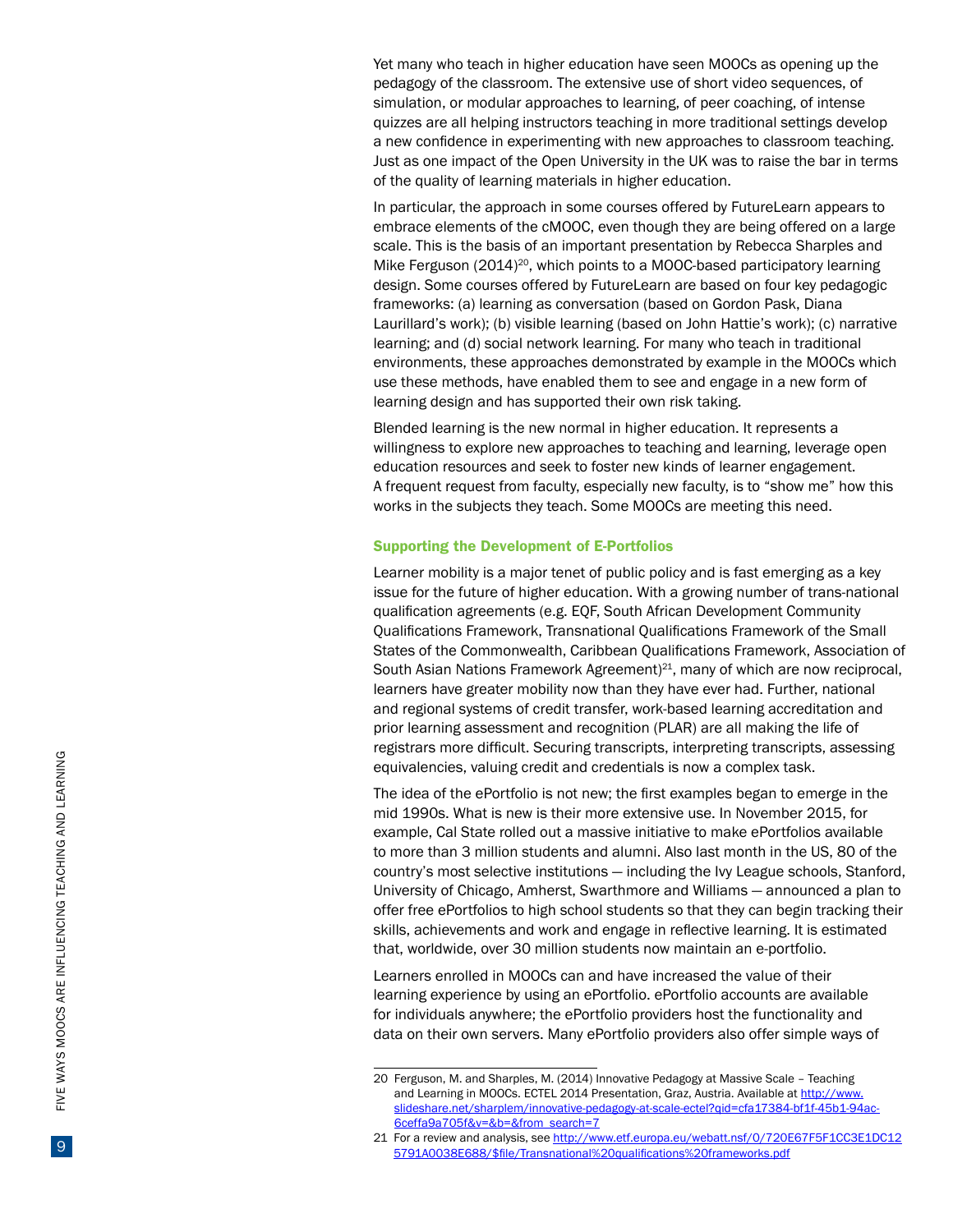using a smart phone or tablet to capture evidence and to upload the evidence to an individual ePortfolio. Aside from helping to get credit for the learning accomplished in a MOOC through PLAR, ePortfolios can also expand the learning within the ePortfolio itself. Being able to look back at your own work in your ePortfolio and then integrate that work, or assess it, or see your own changes over time, is in itself a learning experience. MOOC learning can therefore be extended by reflection within an ePortfolio.

The ubiquity of ePortfolios means that, for the first time, student work is now machine-readable. Employers can look beyond the certificate, diploma or degree to spot patterns across student work, assess its relevance to workplace demands and use predictive algorithms to parse competencies and match candidates to job descriptions. Newfound data from ePortfolios also allows employers to identify future talent, develop a candidate pipeline and begin meaningful engagement through internships to evaluate student work firsthand.

We are starting to see ePortfolio and MOOC integration in some of the more recent MOOC offerings<sup>22</sup> (there is even a MOOC on how to develop and use ePortfolios<sup>23</sup>). Learners themselves are making this happen, using simple and effective low cost tools<sup>24</sup>.

### Demonstrating the Power of Learning Through Communities of Practice

Not all MOOCs engage their learners in active and mindful communities of learning. Not all are designed in such a way as to leverage the expert knowledge of learner peers or to co-create new knowledge or refine existing knowledge through the crowdsourcing of knowledge, understanding and experience. But some are.

edX has enabled self-managed study groups to form and is encouraging them to develop and deepen their understanding of the learning in which they are actively engaged. Some of these groups then arrange meet-ups (in person or virtual). To give one example, in Düsseldorf (Germany), a local MOOC group taking a course in entrepreneurship arranged for local experts and guest speakers to engage in brainstorming sessions to improve entrepreneurship in Düsseldorf25. As a result, Düsseldorf MOOC participants developed a pitch clinic (a kind of Dragons Den) for local start-ups to explore solutions for the challenges of startups and maturing entrepreneurs from a Düsseldorf perspective. Coursera, the largest provider of MOOCs, has a Learning Hubs Initiative, which establishes physical spaces for learners to access their classes. Coursera reports that their Learning Hubs participants show higher completion rates ranging from 30 - 100% vs. the 6.8% Coursera-wide average.

A number of the contributors to a recent collection of papers (Mesquita and Peres, 2015)<sup>26</sup> suggest that MOOCs, especially those offering certification or new forms of credit recognition, will increasingly make use of effective practice from the research and experience of communities of practice, both to strengthen learning and the capacity to learn, but also to increase completion rates. In some cultures, this will be especially important where sharing and collaboration are normative features of that culture.

24 A catalogue of these tools is available at http://epac.pbworks.com/w/page/12559686/ Evolving%20List%C2%A0of%C2%A0ePortfolio-related%C2%A0Tool s

<sup>22</sup> Bonk, C.J. *et al* (2015) MOOCs and Open Education Around the World. London: Routledge/ Taylor & Francis.

<sup>23</sup> See [http://www.openeducationeuropa.eu/en/news/europortfolio-and-uoc-announce-launch](http://www.openeducationeuropa.eu/en/news/europortfolio-and-uoc-announce-launch-eportfolio-self-development-study-mooc-emma-platform)[eportfolio-self-development-study-mooc-emma-platform](http://www.openeducationeuropa.eu/en/news/europortfolio-and-uoc-announce-launch-eportfolio-self-development-study-mooc-emma-platform)

<sup>25</sup> For more, see [http://www.huffingtonpost.com/michaelgoldberg/moocs-and-meetups](http://www.huffingtonpost.com/michaelgoldberg/moocs-and-meetups-togethe_b_6538414.html)[togethe\\_b\\_6538414.html](http://www.huffingtonpost.com/michaelgoldberg/moocs-and-meetups-togethe_b_6538414.html)

<sup>26</sup> Mesquita, A. and Peres, P. [Editors] (2015) *Furthering Higher Education Possibilities Through Massive Open Online Courses*. Hershey, PA: IGI Global.